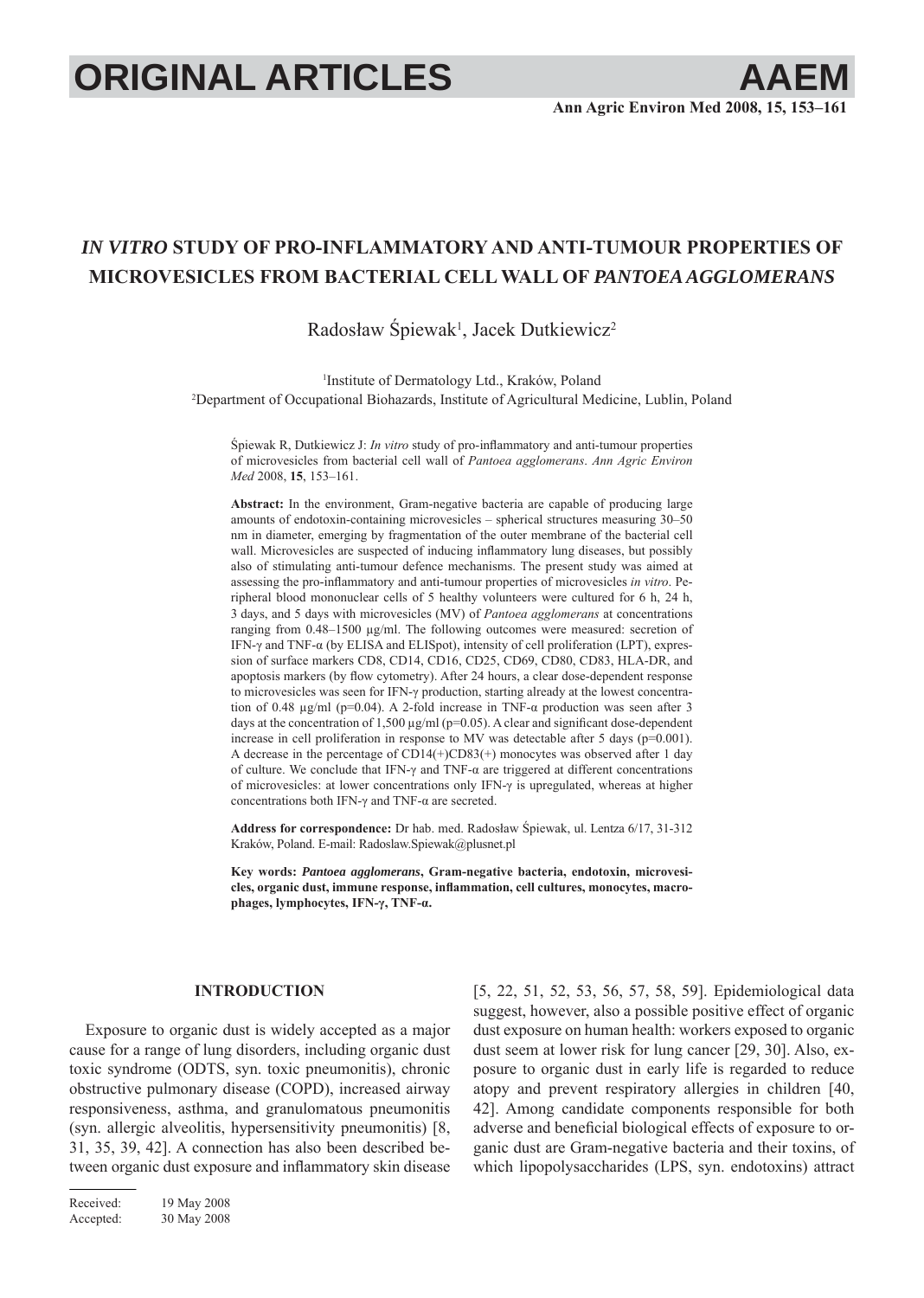the most attention of researchers [10, 21, 27, 31, 35, 36, 40, 42, 43, 44, 64]. Disruption of Gram-negative bacteria produces large amounts of spherical, endotoxin-containing structures measuring 30–50 nm in diameter. These structures, referred to as "microvesicles" (MV) or "microglobules", emerge by fragmentation of the outer membrane of the bacterial cell wall. They occur abundantly in wood dust, grain dust and other organic dusts [13, 16, 17]. Animal studies have demonstrated that repeated inhalation exposures to endotoxin-containing microvesicles (MV) lead to substantial increase of circulating interferon (IFN) and tumour necrosis factor alpha (TNF-α), significantly higher than in animals exposed to respective doses of pure endotoxin [15, 45].

The aim of the present work was to study *in vitro* the pro-inflammatory and anti-tumour properties of endotoxincontaining microvesicles (MV) on human leukocytes. The present study focused on the following possible effects of microvesicles: secretion of interferon gamma (IFN-γ) and tumour necrosis factor alpha (TNF-α), proliferation, and expression of cell surface markers on human peripheral blood mononuclear cells (PBMC).

#### **MATERIALS AND METHODS**

**Production of microvesicles.** Microvesicles were produced as described earlier [15, 16, 45]. They were separated from bacterial mass in sucrose density gradients, prepared with the Hoefer SG Gradient Maker (Hoefer Scientific Instruments, San Francisco, CA, USA). *Pantoea agglomerans* (synonyms: *Enterobacter agglomerans*, *Erwinia herbicola*), strain Z-11, originally isolated from settled grain dust, was grown on nutrient agar in Roux bottles, for 72 h at 35°C. Bacterial cell mass was harvested from each bottle with 12 ml phosphate buffered saline, pH 7.4, containing 0.001% gelatine. The washes from 10 bottles were pooled and centrifuged. The resulting bacterial pellet was then resuspended in 5 ml buffer, and thereafter each 1 ml was placed on 20 ml sucrose density gradient (ranging from 5–30%) and centrifuged for 15 min at  $3,500 \times g$  in a 25 ml tube. After this procedure, a pellet of whole cells was visible and a broad turbid layer in the lower third of the gradient, consisting mostly of particles smaller than whole cells. This layer was carefully decanted, pelleted by centrifugation, resuspended in 0.5 ml buffer, placed in a tube with sucrose gradient of higher density (6 ml, range from 10–45%), and centrifuged again at  $3,500 \times g$  for 30 min, which resulted in the formation of a more defined band about 5–8 mm thick, in the lower quarter of the tube (Fig. 1). This fraction was decanted, centrifuged, checked by electron microscopy (Figs.  $2-3$ ), and finally lyophilized as microvesicles (MV) for further studies. The endotoxin activity of MV was measured using the Limulus Amebocyte Lysate (LAL) test, as described elsewhere [46], and the endotoxin content finally calculated as  $31.25$  mg pure endotoxin per 1 g MV (3.125%).



**Figure 1.** Turbid layer above the bottom of the tube consists of microvesicular particles, separated in sucrose density gradients.

**Cell cultures.** Peripheral blood mononuclear cells (PBMC) used for the experiments were obtained from 5 healthy volunteers (2 men and 3 women, aged 38–51 years) with no history of exposure to organic dusts. PBMC were separated from the participants' blood samples through density gradient centrifugation in Ficoll-Paque Plus (Amersham, Uppsala, Sweden). Immediately after separation and washing, the cells were counted and tested for viability by trypane blue exclusion (≥97% viable cells were found in each cell batch). The cells were cultured at 37°C, 95% RH and  $5\%$  CO<sub>2</sub> in IMDM medium (Cambrex, Verviers, Belgium) supplemented with penicillin 50 U/ml and streptomycin 50 μg/ml (Lonza, Verviers, Belgium) and 1,4-dithiothreitol 7.8 μg/ml (Sigma-Aldrich Chemie, Steinheim, Germany) [55]. The final cell density was  $5 \times 10^3$  cells/ well (25,000 cells/ml) for ELISpot assay, and 10<sup>5</sup> cells/well (500,000 cells/ml) for ELISA and LPT assays.

**Enzyme-Linked Immunosorbent Assay (ELISA).**  PBMC for ELISA were cultured at 10<sup>5</sup> cells/well in triplicate for 6 h, 24 h, 3 days, and 5 days, without addition of MV and with each concentration of the 5-fold dilution series of MV: 0.48, 2.4, 12, 60, 300, and 1,500 μg/ml. After an appropriate time, supernatants were collected and kept at -20°C until cytokine determination was performed with ELISA. IFN-γ and TNF-α were measured with PeliKine™ compact human IFN-γ and TNF-α ELISA kits, respectively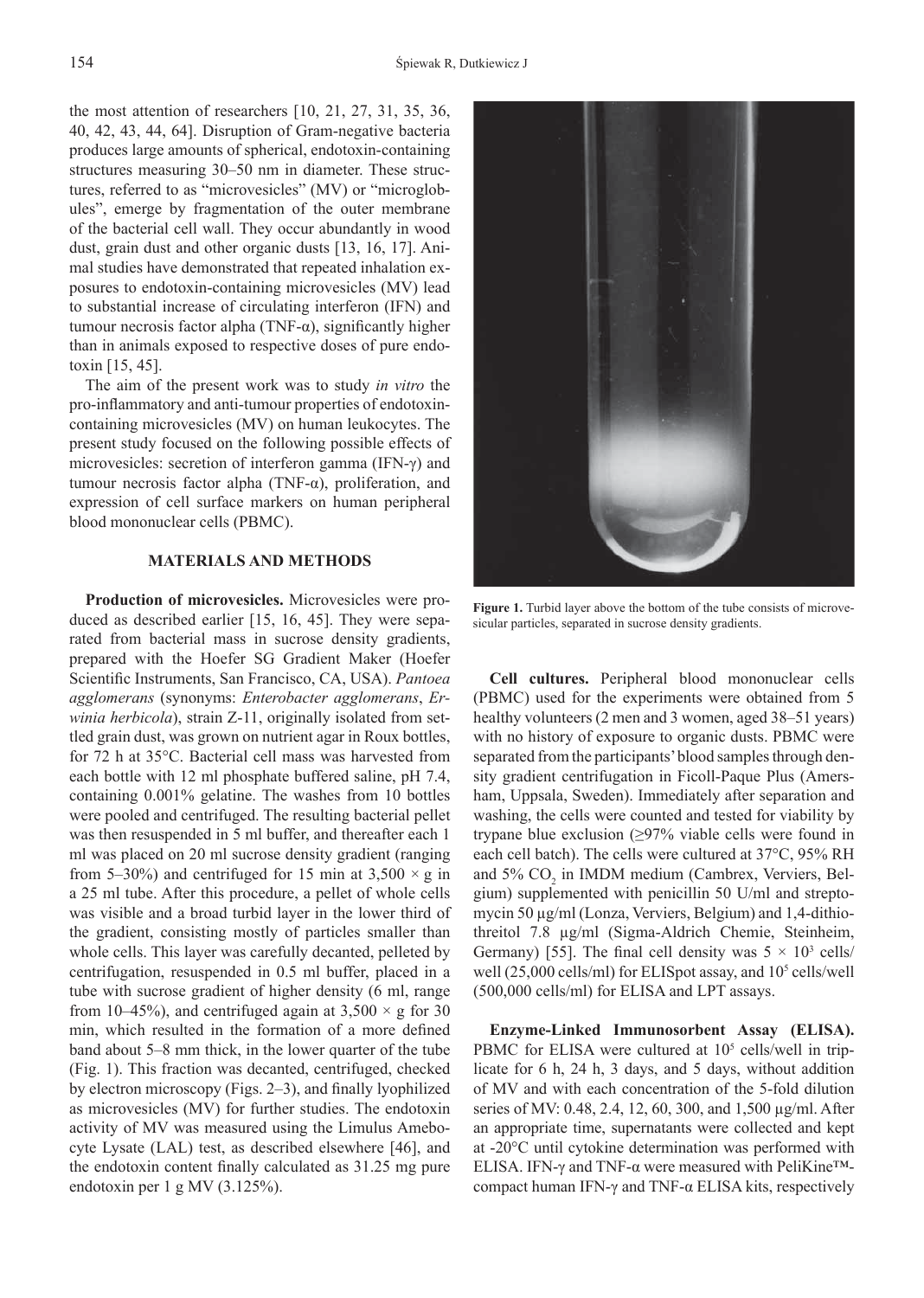

**Figure 2.** Ultrastructure of microvesicular particles separated from the bacterial mass of *Pantoea agglomerans*. Note the linear aggregation of the particles. Bar, 0.2 μm.

and PeliKine™-Tool supplementary reagents set (Sanquin, Amsterdam, The Netherlands), according to the manufacturer's recommendations. According to manufacturer's information, the detection levels for both cytokines were 1 pg/ml. The absorbance was measured at 450 nm wavelength with Microplate Autoreader ELX808, and the final cytokine concentrations were calculated automatically by the KC Junior Software (Bio-Tek, Winooski, VT, USA).

**Enzyme-Linked Immunospot Assay (ELISpot).** Coating antibodies and detection antibodies for IFN- $\gamma$  and TNF- $\alpha$ , and streptavidin-alkaline phosphatase (s-ALP) conjugate were supplied with ELISpot kits (Mabtech, Näcka, Sweden). The cells were cultured at  $5 \times 10^3$  cells/well in 96-well PVDF microfilter plates (Millipore, Molsheim, France), each preincubated with coating antibodies for IFN-γ or TNF-α, following the manufacturers' recommendations. For each donor, PBMC were cultured in triplicate for 6 h, 24 h, 3 days, and 5 days, without addition of MV and with each concentration of a 5-fold dilution series of MV: 0.48, 2.4, 12, 60, 300, and 1,500 μg/ml. At the end of the culture period, the cells were disposed from the plates. Cytokines bound to the membrane during the culture were visualized using respective biotinylated detection antibodies, s-ALP conjugate, and finally the BCIP/NBT colour substrate (Mabtech, Näcka, Sweden). Spots on the membrane, each denoting one cell secreting cytokine of interest, were counted automatically



**Figure 3.** Ultrastructure of microvesicular particles separated from the bacterial mass of *Pantoea agglomerans*. Note the small aggregations of the particles. Bar, 0.2 μm.

using the A.EL.VIS Eli.Scan Elispot scanner with Eli.Analyse software (A.EL.VIS, Hannover, Germany). The ELISpot technique is capable of detecting 1 cell secreting cytokine of interest out of 1 million cultured cells [48].

**Lymphocyte proliferation test (LPT).** PBMC were cultured at  $10<sup>5</sup>$  cells/well in triplicate for 6 h, 24 h, 3 days, and 5 days, without addition of MV and with each concentration of the 5-fold dilution series of MV: 0.48, 2.4, 12, 60, 300, and 1500 μg/ml. The radiolabel for proliferation, 3 H-thymidine (Amersham, Little Chalfont, UK) was added to the cultures at the starting point with the final radioactivity 0.625 μCi/well. After an appropriate time, the cell cultures were frozen and kept at -20°C until measurement. The amount of incorporated radioactivity was measured using microplate scintillation counter TopCount NXT with scintillation fluid Microscint O (Packard Biosciences, Downers Grove, IL, USA).

**Flow cytometry analysis (FACS).** Due to high workload and cost of the analyses, the number of donors tested in this part of the study was limited to 3, and the tested range of MV concentration was 0.48–300 μg/ml with a 25-fold step. Donors' PBMC were cultured at 106 cells/ml (5 ml per culture) for 1, 3, and 5 days without addition of MV and with each 0.48, 12, and 300 μg/ml microvesicles. After the appropriate incubation periods, cell samples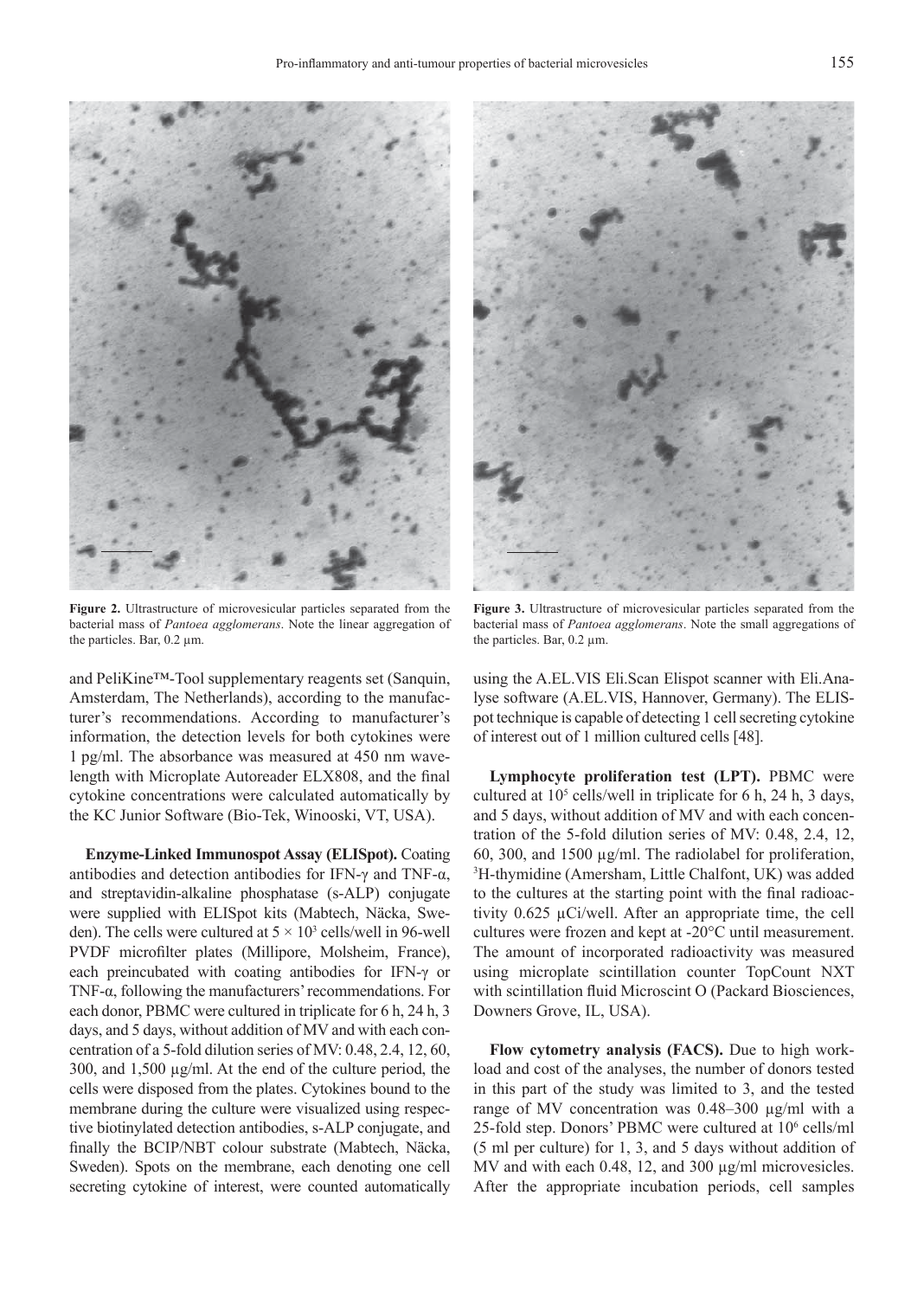(each  $10<sup>5</sup>$  cells) were stained for flow fluorocytometric analyses with following antibodies: anti-CD8-Cy5 (Sanquin, Amsterdam, The Netherlands), anti-CD14-FITC (BD Pharmingen, San Diego, CA, USA), anti-CD16-PE (Sanquin), anti-CD25-FITC (BD Pharmingen), anti-CD69-Cy5 (BD Pharmingen), anti-CD80-PE (BD Pharmingen), anti-CD83-PE (Beckman Coulter, Fullerton, CA, USA), anti-HLA-DR-FITC (BD Pharmingen). In order to check for non-specific binding, the cell samples were stained with respective isotype antibodies. For detection of apoptotic cells, the samples were stained with Annexin-V-FITC (Bender MedSystems, Vienna, Austria), and propidium iodide (PI, Sigma-Aldrich, Saint Louis, MO, USA). The staining procedure was carried out following recommendations of respective manufacturers. The flow cytometric measurements were carried out using FACSCalibur 3 CA (Becton-Dickinson, Mountain View, CA, USA) with Cell Quest software for data acquisition.

**Data analysis.** In order to detect differences in multiple related samples (series of MV dilutions), the Friedman test was carried out with raw data [23]. Statistical package SPSS+ for Windows (SPSS Inc, Chicago, IL, USA) was used for the above analyses. As there were big interindividual differences in IFN-γ and TNF- $α$  secretion between donors (up to 27-fold), the ELISpot, ELISA, and LPT results were presented on the graphs as indexes, i.e. results for cultures with various MV concentrations were each divided by values measured in the negative controls (culture without addition of  $MV$ ). Regarding flow cytometry analyses, due to previously-mentioned reduction in the number of donors and measuring points on the doseresponse curve, a statistical estimation of significance was not feasible. Therefore, only dose-dependent phenomenon consistently seen in all 3 donors was arbitrarily considered as relevant and presented in this article.

#### **RESULTS**

In ELISA tests, the measured concentrations were within the range of 1–2495 pg/ml for IFN-γ, and 61–5087 pg/ml for TNF-α with up to 27-fold differences in baseline values observed between donors. In order to make comparisons possible, trends in Figure 4 are demonstrated as means of individual values indexed against the mean baseline (negative control, i.e. spontaneous cytokine secretion by unstimulated cells). A clear dose-dependent response to MV in IFN-γ production was seen after 24 hours, with a more than 2-fold increase observed already at the lowest MV concentration tested: 0.48 μg/ml (p=0.042). As for TNF-α, a significant ( $p=0.05$ ) increase in the cytokine production was seen after 3 days, with a 2-fold increase only at the highest MV concentrations of 1,500 μg/ml. The ELISpot tests results have confirmed the ELISA results (Fig. 5). A clear and significant dose-dependent increase in cell proliferation in response to MV was detectable after 5 days (p=0.001).



**Figure 4.** Secretion of IFN-γ and TNF-α by peripheral blood mononuclear cells (PBMC) and cell proliferation in response to microvesicles. Results are indexed to baseline (negative control). Note the distinct scale ranges on the graphs.

Regarding expression of cell surface markers, samples from only 3 donors were tested at this stage due to high workload and cost of analyses with a broad array of the markers. Therefore, an estimation of statistical significance was not feasible and only dose-dependent phenomena consistently seen in all 3 donors were considered relevant.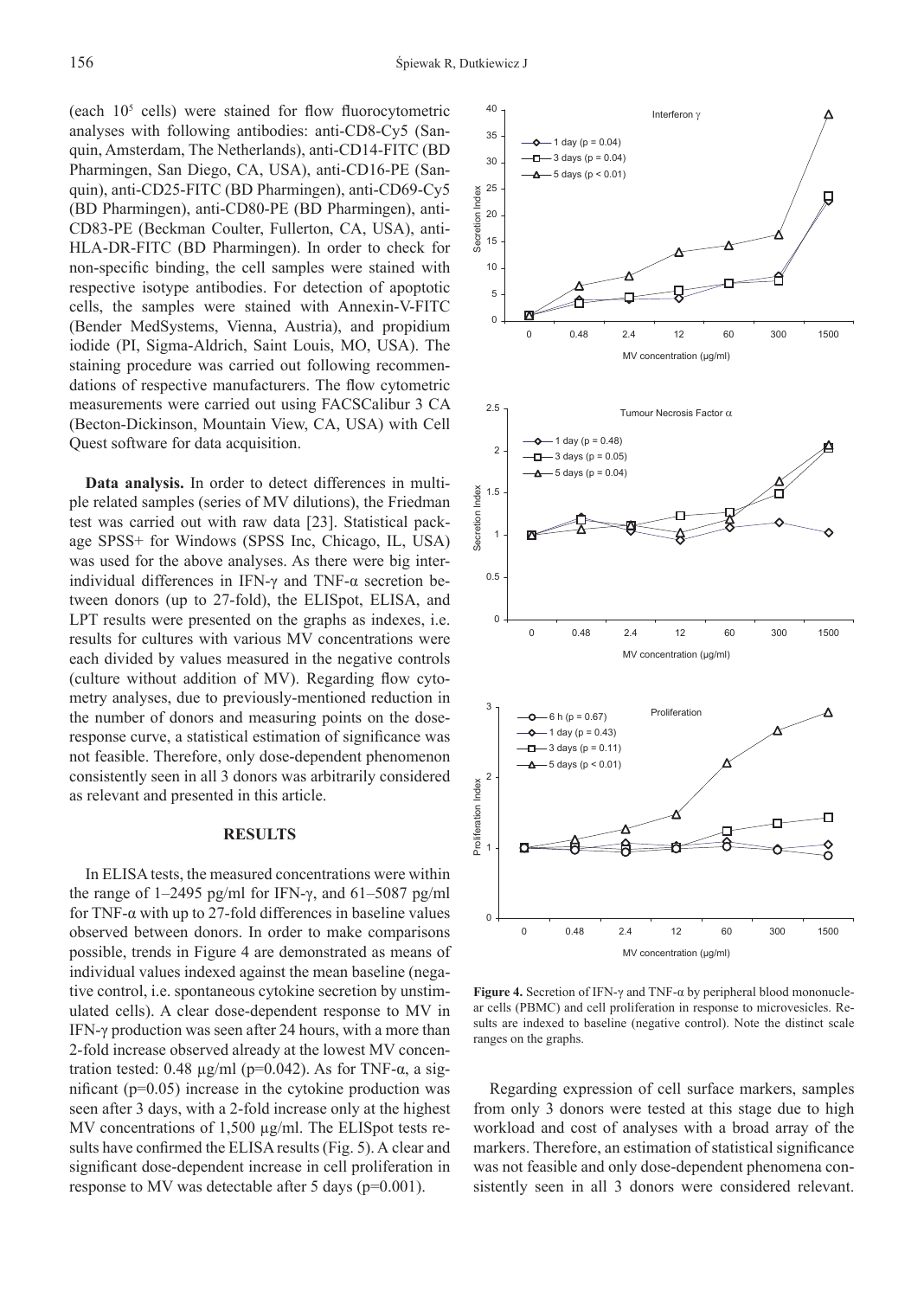Pro-inflammatory and anti-tumour properties of bacterial microvesicles 157

| MV concentration       | IFN- $\gamma$ after 1 day | Spot count                                                 | TNF- $\alpha$ after 3 days | Spot count                                                 |
|------------------------|---------------------------|------------------------------------------------------------|----------------------------|------------------------------------------------------------|
| 0 (negative control)   |                           | 66 spots/well<br>(0.13% IFN- $\gamma$ secreting<br>cells)  |                            | 87 spots/well<br>(0.17% TNF- $\alpha$ secreting<br>cells)  |
| $0.48 \mu g/ml$        |                           | 91 spots/well<br>(0.18% IFN- $\gamma$ secreting<br>cells)  |                            | 80 spots/well<br>(0.16% TNF- $\alpha$ secreting<br>cells)  |
| $2.4 \mu g/ml$         |                           | 104 spots/well<br>(0.21% IFN- $\gamma$ secreting<br>cells) |                            | 89 spots/well<br>(0.18% TNF- $\alpha$ secreting<br>cells)  |
| $12 \mu g/ml$          |                           | 120 spots/well<br>(0.24% IFN- $\gamma$ secreting<br>cells) |                            | 87 spots/well<br>(0.17% TNF- $\alpha$ secreting<br>cells)  |
| $60 \mu g/ml$          |                           | 133 spots/well<br>(0.27% IFN- $\gamma$ secreting<br>cells) |                            | 91 spots/well<br>(0.18% TNF- $\alpha$ secreting<br>cells)  |
| $300 \mu g/ml$         |                           | 156 spots/well<br>(0.31% IFN- $\gamma$ secreting<br>cells) |                            | 184 spots/well<br>(0.37% TNF- $\alpha$ secreting<br>cells) |
| $1500 \mu g/ml$        |                           | 196 spots/well<br>(0.39% IFN- $\gamma$ secreting<br>cells) |                            | 243 spots/well<br>(0.49% TNF- $\alpha$ secreting<br>cells) |
| PHA (positive control) |                           | 256 spots/well<br>(0.51% IFN- $\gamma$ secreting<br>cells) |                            | 230 spots/well<br>(0.46% TNF- $\alpha$ secreting<br>cells) |

. **Figure 5.** Representative results for IFN-γ ELISpot after 1 day of incubation and for TNF-α ELISpot after 3 days of incubation in PBMC cultures. These were the timepoints, at which observed differences were found significant for the first time (Friedman test:  $p = 0.03$ , and  $p = 0.04$ , respectively).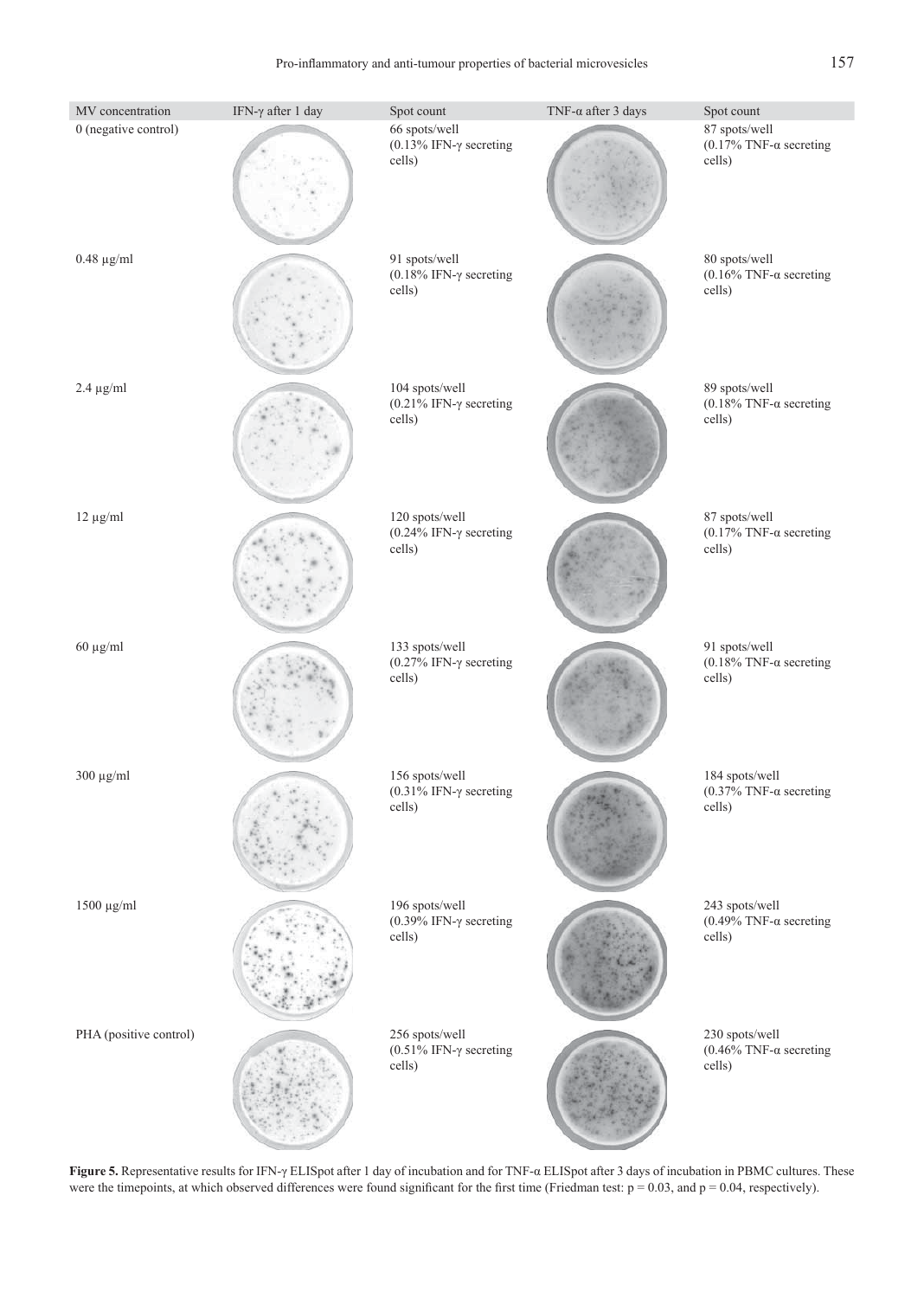

**Figure 6.** Changes in percentages of CD14(+)CD83(+) cells in response to 1-day culture with microvesicles. The analysed cells were gated for monocytes based on forward and side scatter. Percentages of CD14(+)CD83(+) within the gated fraction are displayed in the right upper corner of each graph.

Such a phenomenon was the decrease in percentage of  $CD14(+)CD83(+)$  cells observed after 24 h of incubation in the presence of MV. The fraction of  $CD14(+)CD83(+)$ within the monocyte fraction (defined on the basis of forward and sideward scatter of the laser beam) ranged from 0.78–4.08% with consistent dose-response relationship (decrease of the percentage at increasing MV concentrations) in all 3 donors (Fig. 6). The percentages of  $CD14(+)CD83(+)$ cells were within the range 1.08–2.67% after 3 days of culture, and 2.45–9.77% after 5 days; however, no consistent dose-response effects were seen at those time points.

#### **DISCUSSION**

In a series of experiments, we have demonstrated the dose-dependent influence of Gram-negative bacterial microvesicles (MV) on cultures of human peripheral blood mononuclear cells (PBMC). IFN-γ production was increased relatively early (after 24 hrs), and at lowest MV doses tested, whereas TNF-α became upregulated after 3 days, and only by MV doses 125-times higher. Therefore, it seems that depending on the intensity and duration of exposure, microvesicles may upregulate IFN-γ alone, or IFN-γ and TNF- $\alpha$  together. IFN- $\gamma$  and TNF- $\alpha$  are potent inflammatory cytokines that act synergistically in a range of immunological processes. With respect to this study, perhaps most interesting seems their synergistic anti-tumour effect against lung cancer cells [4, 41, 61]. This might suggest that the protective effect of organic dust exposure found

in some epidemiological observations may depend on the dose of inhaled MV.

IFN-γ belongs to the family of interferons, characterised by their ability to protect cells from viral infections. Interferons are divided into 2 classes: Type I IFN includes IFN-α and IFN-β, which are the classical interferons secreted in response to viral infections. The only member of type II IFN subclass is IFN-γ (also referred to as "type II interferon" or "immune IFN"), which is neither genetically nor structurally related to the type I. IFN-γ induces most of the biologic effects typical to other interferons; however, its specific antiviral activity is lower, and immunomodulatory activity higher [18]. Moreover, IFN-γ stimulates MHC class II antigens, which is in contrast to type I interferons [1]. Cells capable of producing large amounts of IFN-γ include natural killer (NK) cells, CD4+ T helper-1 (Th1) cells, and CD8+ T cytotoxic cells [6, 18]. Less potent sources of IFN-γ are also γδ T cells, NKT cells, macrophages, dendritic cells, naive CD4+ T cells, and B cells [19, 62]. According to Gallin *et al.* [20], the key immunoregulatory roles of IFN-γ are: (1) improved antigen presentation; (2) enhanced killing of intracellular pathogens, which induces the synthesis of enzymes in phagocytes that are involved in the generation of reactive oxidants (eg, superoxide, hydrogen peroxide, and nitric oxide) that are crucial for the killing of intracellular and some extracellular infectious agents; (3) increased capacity for microbial killing; and (4) enhanced recruitment of leukocyte-enhanced macrophage activity, and increased intracellular concentration of antimicrobials.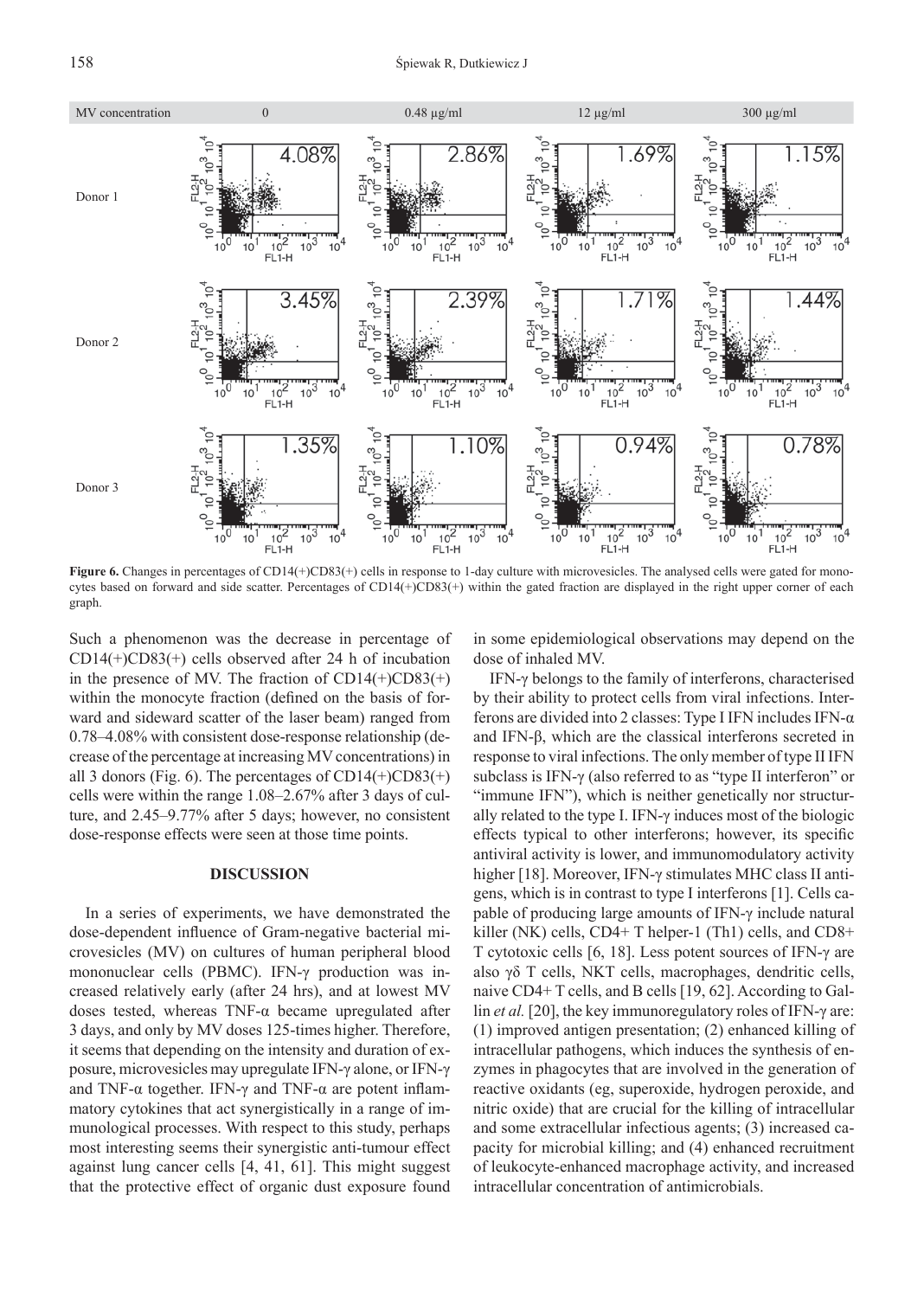TNF is a pleiotropic pro-inflammatory cytokine that plays an important role in the induction of other cytokines, cell proliferation, differentiation, necrosis, and apoptosis. TNF is either membrane-bound or secreted. Main sources are activated macrophages, lymphocytes, natural killer cells, and epithelial cells. Three classes of TNFs have been identified: TNF-α, lymphotoxin-α (LT-α), and LT-β, all of which are bioactive as trimers [37]. The biological functions of TNF-α are too many to be discussed in this article. Most important for the present study is the generallyaccepted pivotal role of TNF- $\alpha$  in anti-tumour immunity [63]. This picture, however, is not fully clear: There are also hints that in certain situations  $TNF-\alpha$  may paradoxically contribute to cancer development [2].

Human CD83 is a 45-kDa glycoprotein belonging to the immunoglobulin superfamily, generally accepted as surface marker for activated dendritic cells (DC) [3]. In the present study, the decrease in percentage of DC (CD14+CD83+) within the monocyte fraction after 1 day of culturing with MV may seem paradoxical. However, it can be explained with the fact that a certain fraction of LPS-stimulated CD14( $+$ ) monocytes undergoes activation into M $\varphi$  macrophages (CD14+CD70+CD83–HLA-DR–), spontaneously producing large amounts of TNF- $\alpha$  and matrix metalloproteinase 9 (MMP-9) [26]. MMP-9 is collagenase, a neutral proteinase involved in the breakdown and remodelling of extracellular matrix (ECM) [9]. MMPs also cleave a variety of non-ECM proteins, including cytokines, chemokines, and growth factors, activating or inactivating these. Upregulation of matrix metalloproteinases is observed in a variety of destructive processes, including cardiovascular, inflammatory, autoimmune, and neoplastic diseases [25].

Environmental Gram-negative bacteria and their products are abundantly present in various types of occupational bioaerosols: grain dust, flax dust, wood dust, herb dust, waste and sewage aerosols [11, 12, 17]. Gram-negative bacteria and their products can also be encountered in non-occupational environments, e.g. they are present on airborne pollen [47, 54, 60]. Bacterial endotoxin typically occurs in the environment in the form of microvesicles, which are composed of lipopolysaccharides, proteins and phospholipids [7, 17]. The results of the present work show that the isolated fraction of endotoxin-containing microvesicles exerts a significant effect on the cytokine production by human cells *in vitro*. These data confirm the results of the earlier studies by Skórska *et al.* [45] and Dutkiewicz *et al.* [15] who demonstrated in animal experiments strong stimulation effects of endotoxin-containing microvesicles of the *Rahnella* spp. and *Pantoea agglomerans* on cytokine production. All these results corroborate those obtained by Rylander [38] and Milanowski [32, 33] who reported that cell-bound endotoxin shows stronger biological activity than purified LPS.

It appears that the biological activity of endotoxin also depends on the species of bacteria, and that potency of the *Pantoea agglomerans* endotoxin is greater compared to

other Gram-negative bacteria [10, 14, 24]. This species exhibits also strong allergenic properties and could be a cause of work-related respiratory and skin disorders in people exposed to organic dusts [11, 28, 34, 49, 59]. The fact that the dust-borne endotoxin of *Pantoea agglomerans* occurs in the form of fine, submicroscopic microvesicles  $[16, 16]$ 17] easily penetrating into alveoli, increases the potential risk of disorders after exposure to these bacteria. On the other side, however, this fact might increase non-specific immunity against neoplastic diseases and suppress atopic predisposition in exposed people. The present work, demonstrating the immunomodulatory effects of *Pantoea agglomerans* endotoxin-containing microvesicles on human cells proves a possibility of both adverse and beneficiary effects in people inhaling these structures.

#### **CONCLUSIONS**

Secretion of IFN-γ and TNF-α by peripheral blood mononuclear cells (PBMC) is triggered at different concentrations of microvesicles. At lower concentrations, only IFN-γ is upregulated, whereas at higher concentrations both IFN-γ and TNF-α are secreted. Increase of IFN-γ begins between 6 and 24 hours of stimulation, whereas increased production of TNF- $\alpha$  begins between 1 and 3 days. These data suggest that biological effects of organic dust may be dependent of the duration of exposure and the inhaled dose, which might offer some hint for future epidemiological studies.

#### **Acknowledgements**

The ELISpot Scanner and ELISA Reader used in this study were donated by the Śpiewak Family to commemorate the late Karolina Śpiewak (1904–1989), a devoted Polish mother, whose heroic and extraordinary achievement was to ensure survival for 9 out of her 10 children from the Soviet deportation to Siberian Gulags during World War II. Initial results of this study were presented at 2 scientific conferences in  $2006$  [50, 51].

#### **REFERENCES**

1. Antoniou KM, Ferdoutsis E, Bouros D: Interferons and their application in the diseases of the lung. *Chest* 2003, **123**, 209-216.

2. Balkwill F: TNF-α in promotion and progression of cancer. *Cancer Metastasis Rev* 2006, **25**, 409-416.

3. Banchereau J, Steinman RM: Dendritic cells and the control of immunity. *Nature* 1998, **392(6673)**, 245-252.

4. Beaupain R, Martyre MC: Short- and long-term synergistic effects of human tumor necrosis factor and interferon-gamma on A549 human lung cancer cells maintained in three-dimensional culture. *Anticancer Res* 1990, **10**, 1061-1066.

5. Bender C, Peck S: Health symptoms reported during BTK spraying spring 1994 in the capital regional district. *Environ Health Rev* 1996, **40**, 42-44.

6. Boehm U, Klamp T, Groot M, Howard JC: Cellular responses to interferon-gamma. *Annu Rev Immunol* 1997, **15**, 749-795.

7. Burrell R: Immunotoxic reactions in the agricultural environment. *Ann Agric Environ Med* 1995, **2**, 11-20.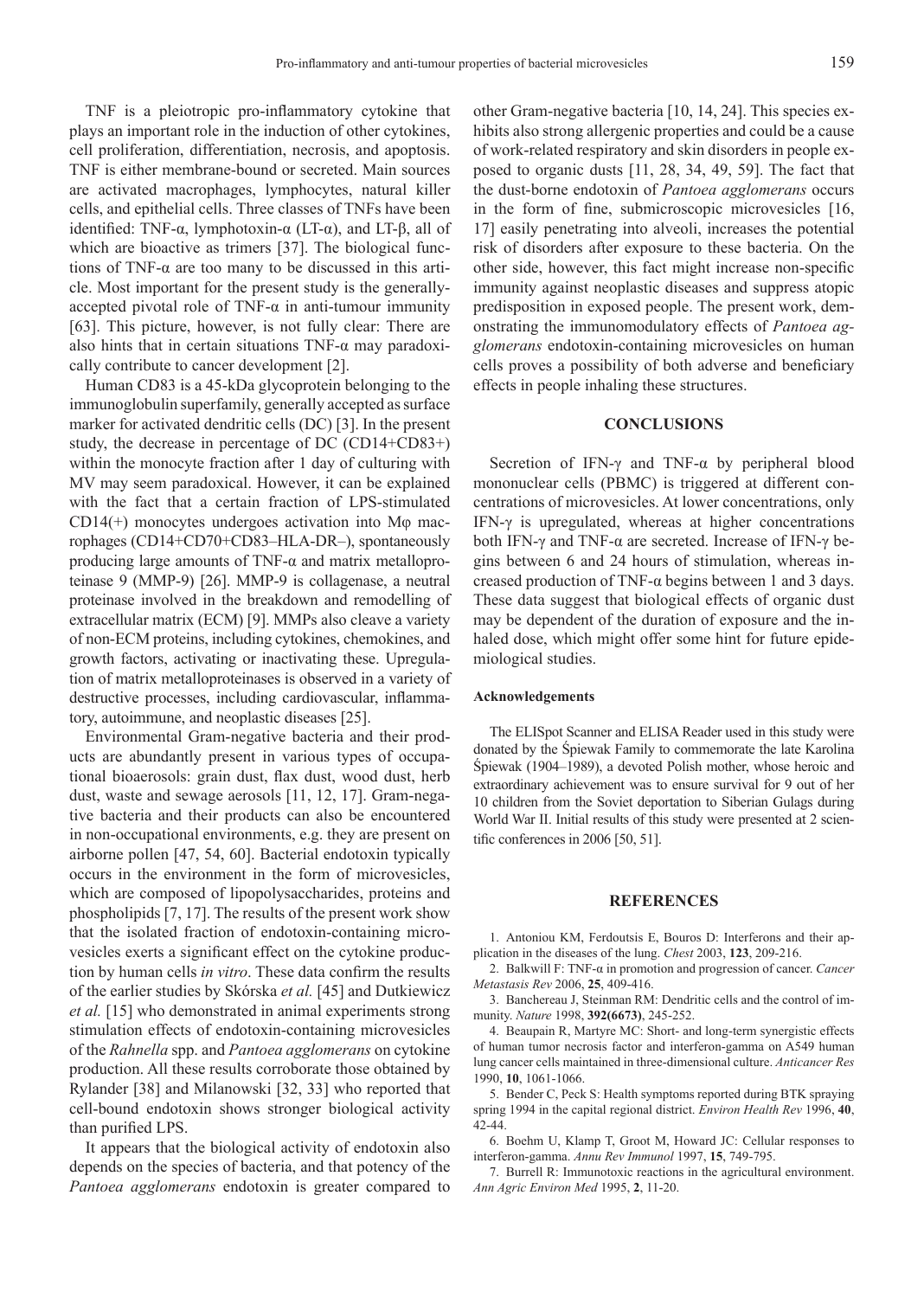8. Bünger J, Antlauf-Lammers M, Schulz TG, Westphal GA, Müller MM, Ruhnau P, Hallier E: Health complaints and immunological markers of exposure to bioaerosols among biowaste collectors and compost workers. *Occup Environ Med* 2000, **57**, 458-464.

9. Chakrabarti S, Patel KD: Matrix metalloproteinase-2 (MMP-2) and MMP-9 in pulmonary pathology. *Exp Lung Res* 2005, **31**, 599-621.

10. Dutkiewicz J: Studies on endotoxins of Erwinia herbicola and their biological activity. *Zbl Bakt Hyg I Abt. Orig A* 1976, **236**, 487-508.

11. Dutkiewicz J: Airborne bacteria as occupational allergens. **In:**  Frankland AW, Stix E, Ziegler H (Eds): *The 1st International Conference on Aerobiology, München 13-15 August 1978: Proceedings*, 232-242. Umweltbundesamt Berichte 5/79. Erich Schmidt Verlag, Berlin 1980.

12. Dutkiewicz J: Bacteria and fungi in organic dust as potential health hazard. *Ann Agric Environ Med* 1997, **4**, 11-16.

13. Dutkiewicz J, Krysińska-Traczyk E, Skórska C, Sitkowska J, Prażmo Z, Urbanowicz B: Exposure of agricultural workers to airborne microorganisms and endotoxin during handling of various vegetable products. *Aerobiologia* 2000, **16**, 193-198.

14. Dutkiewicz J, Skórska C, Sitkowska J, Ochalska B, Kaczmarski F: Properties of the endotoxins produced by various gram-negative bacteria present in occupational environments. **In:** Jacobs RR, Wakelyn PJ, Rylander R, Burrell R (Eds): *Cotton Dust (Proceedings of the 12th Cotton Dust Research Conference and of the Endotoxin Inhalation Workshop, 28-30 September 1987, Clearwater, Florida)*, 187-189. National Cotton Council, Memphis, Tennessee, 1988.

15. Dutkiewicz J, Skórska C, Burrell R, Szuster-Ciesielska A, Sitkowska J: Immunostimulative effects of repeated inhalation exposure to microvesicle-bound endotoxin of *Pantoea agglomerans*. *Ann Agric Environ Med* 2005, **12**, 289-294.

16. Dutkiewicz J, Tucker J, Woodfork K, Burrell R: The identification of extracellular endotoxin molecules by immunoelectron microscopy. **In:** Jacobs RR, Wakelyn PJ (Eds): *Cotton Dust (Proceedings of the 13th Cotton Dust Research Conference, 5-6 January 1989, Nashville, TN)*, 111- 114. National Cotton Council, Memphis, Tennessee 1989.

17. Dutkiewicz J, Tucker J, Burrell R, Olenchock SA, Schwegler-Berry D, Keller III GE, Ochalska B, Kaczmarski F, Skórska C: Ultrastructure of the endotoxin produced by Gram-negative bacteria associated with organic dusts. *System Appl Microbiol* 1992, **15**, 474-485.

18. Farrar MA, Schreiber RD: The molecular cell biology of interferon-γ and its receptor. *Annu Rev Immunol* 1993, **11**, 571-611.

19. Frucht DM, Fukao T, Bogdan C, Schindler H, O'Shea JJ, Koyasu S: IFN-gamma production by antigen-presenting cells: mechanisms emerge. *Trends Immunol* 2001, **22**, 556-560.

20. Gallin JI, Farber JM, Holland SM, Nutman TB: Interferon-γ in the management of infectious diseases. *Ann Intern Med* 1995, **123**, 216-224.

21. George CL, Jin H, Wohlford-Lenane CL, O'Neill ME, Phipps JC, O'Shaughnessy P, Kline JN, Thorne PS, Schwartz DA: Endotoxin responsiveness and subchronic grain dust-induced airway disease. *Am J Physiol Lung Cell Mol Physiol* 2001, **280**, L203-213.

22. Green M, Heumann M, Sokolow R, Foster LR, Bryant R, Skeels M: Public health implications of the microbial pesticide Bacillus thuringiensis: an epidemiological study, Oregon, 1985-86. *Am J Public Health* 1990, **80**, 848-852.

23. Green SB, Salkind NJ, Akey TM: *Using SPSS for Windows*. 2nd Edition. Prentice Hall, Upper Saddle River, NJ 2000, 384-392.

24. Helander I, Saxen H, Salkinoja-Salonen M, Rylander R: Pulmonary toxicity of endotoxins: comparison of lipopolysaccharides from various bacterial species. *Infect Immun* 1982, **35**, 528-532.

25. Hrabec E, Naduk J, Strek M, Hrabec Z: Type IV collagenases (MMP-2 and MMP-9) and their substrates-intracellular proteins, hormones, cytokines, chemokines and their receptors. *Postępy Biochem* 2007, **53**, 37-45 (in Polish).

26. Iwamoto S, Iwai S, Tsujiyama K, Kurahashi C, Takeshita K, Naoe M, Masunaga A, Ogawa Y, Oguchi K, Miyazaki A: TNF-α drives human CD14+ monocytes to differentiate into CD70+ dendritic cells evoking Th1 and Th17 responses. *J Immunol* 2007, **179**, 1449-1457.

27. Kline JN, Jagielo PJ, Watt JL, Schwartz DA: Bronchial hyperreactivity is associated with enhanced grain dust-induced airflow obstruction. *J Appl Physiol* 2000, **89**, 1172-1178.

28. Kuś L: [Allergic alveolitis in effect of the exposure to antigens present in grain dust: An experimental and clinical study.] *Med Wiejska*  1980, **15**, 73-80 (in Polish).

29. Laakkonen A, Pukkala E: Cancer incidence among Finnish farmers, 1995-2005. *Scand J Work Environ Health* 2008, **34**, 73-79.

30. Lange JH, Mastrangelo G, Fedeli U, Fadda E, Rylander R, Lee E: Endotoxin exposure and lung cancer mortality by type of farming: is there a hidden dose-response relationship? *Ann Agric Environ Med* 2003, **10**, 229-232.

31. Madsen AM: Airborne endotoxin in different background environments and seasons. *Ann Agric Environ Med* 2006, **13**, 81-86.

32. Milanowski J: Effects of *Pantoea agglomerans* on the respiratory system. Part I. Studies *in vitro*. *Ann Agric Environ Med* 1994, **1**, 44-51.

33. Milanowski J: Effects of *Pantoea agglomerans* on the respiratory system. Part II. Studies *in vivo*. *Ann Agric Environ Med* 1994, **1**, 52-56.

34. Milanowski J, Dutkiewicz J, Potoczna H, Kuś L, Urbanowicz B: Allergic alveolitis among agricultural workers in eastern Poland: A study of twenty cases. *Ann Agric Environ Med* 1998, **5**, 31-43.

35. Omland O: Exposure and respiratory health in farming in temperate zones - a review of the literature. *Ann Agric Environ Med* 2002, **9**, 119-136.

36. Pomorska D, Larsson L, Skórska C, Sitkowska J, Dutkiewicz J: Levels of bacterial endotoxin in air of animal houses determined with the use of gas chromatography – mass spectrometry and *Limulus* test. *Ann Agric Environ Med* 2007, **14**, 291-298.

37. Rahman MM, McFadden G: Modulation of tumor necrosis factor by microbial pathogens. *PLoS Pathog* 2006, Feb, **2(2)**, e4.

38. Rylander R: Toxicity of inhaled and isolated cell bound endotoxin. **In:** Jacobs RR, Wakelyn PJ, Rylander R, Burrel R (Eds): *Cotton Dust (Proceedings of the 12th Cotton Dust Research Conference and of the Endotoxin Inhalation Workshop, 28–30 September 1987, Clearwater, Florida)*, 202-203. National Cotton Council, Memphis, Tennessee 1988.

39. Rylander R: Organic dust and lung disease: the role of inflammation. *Ann Agric Environ Med* 1994, **1**, 7-10.

40. Schierl R, Heise A, Egger U, Schneider F, Eichelser R, Neser S, Nowak D: Endotoxin concentration in modern animal houses in southern Bavaria. *Ann Agric Environ Med* 2007, **14**, 129-136.

41. Shiiki S, Fuchimoto S, Orita K: Synergistic antitumor effects of natural human tumor necrosis factor-alpha and natural human interferonalpha or -gamma on human cancer cell lines. *Res Commun Chem Pathol Pharmacol* 1989, **64**, 87-97.

42. Schulze A, van Strien R, Ehrenstein V, Schierl R, Küchenhoff H, Radon K: Ambient endotoxin level in an area with intensive livestock production. *Ann Agric Environ Med* 2006, **13**, 87-91.

43. Skórska C, Mackiewicz B, Dutkiewicz J, Krysińska-Traczyk E, Milanowski J, Feltovich H, Lange J, Thorne P: Effects of exposure to grain dust in Polish farmers: work-related symptoms and immunologic response to microbial antigens associated with dust. *Ann Agric Environ Med* 1998, **5**, 147-153.

44. Skórska C, Mackiewicz B, Góra A, Golec M, Dutkiewicz J: Health effects of inhalation exposure to organic dust in hops farmers. *Ann Univ Mariae Curie Sklodowska [Med]* 2003, **58**, 459-465.

45. Skórska C, Sitkowska J, Burrell R, Szuster-Ciesielska A, Dutkiewicz J: Effects of repeated inhalation exposure to microvesicle-bound endotoxin. *Ann Agric Environ Med* 1996, **3**, 61-65.

46. Skórska C, Sitkowska J, Krysińska-Traczyk E, Cholewa G, Dutkiewicz J: Exposure to airborne microorganisms, dust and endotoxin during processing of peppermint and chamomile herbs on farms. *Ann Agric Environ Med* 2005, **12**, 281-288.

47. Spiewak R: Does microflora present on pollen grains play a role in respiratory pollen allergy? *Allergy* 1997, **52(Suppl 37)**, 56.

48. Śpiewak R: [The immunosorbent immunospot assay (ELISPOT): Perspectives for use in allergology and immunology.] *Alergol Immunol* 2007, **4**, 77-81 (in Polish).